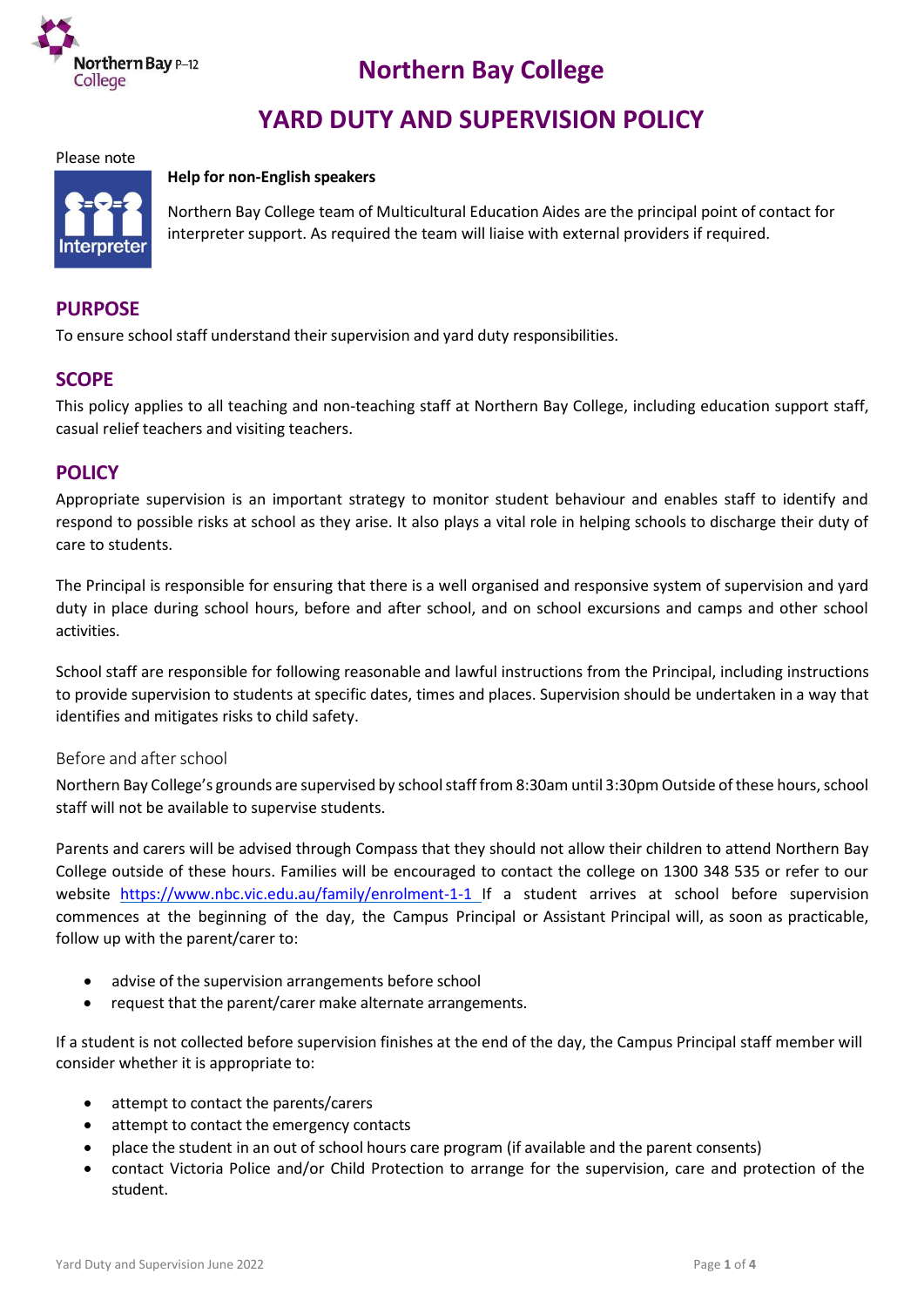Senior students who wish to attend the Goldsworthy Campus outside of these hours will be expected to sign in and out of the front office

Students attending the Extended School Day program are to report to extra-curricular activities at the Goldsworthy Campus where attendance will be recorded on Compass.

## Yard duty

All teaching staff at Northern Bay College are expected to assist with yard duty supervision and will be included in the yard duty roster.

The Daily Organiser/Assistant Principal is responsible for preparing and communicating the yard duty roster on a regular basis. At Northern Bay College, staff will be designated a specific yard duty area to supervise.

## Yard duty zones

The designated yard duty areas for our school are available in each campus office and on Compass.

## Yard duty equipment

School staff must:

- wear a provided safety/hi-vis vest whilst on yard duty.
- carry the yard duty first aid bag at all times during supervision. The yard duty first aid bag will be stored in a location adjacent to the yard duty area.

Yard duty equipment must be returned after the period of supervision or handed to the relieving staff member.

### Yard duty responsibilities

Staff who are rostered for yard duty must remain in the designated area until they are replaced by a relieving staff member.

During yard duty, supervising school staff must:

- methodically move around the designated zone ensuring active supervision of all students
- ensure that all areas are within line of sight to at least one yard duty teacher at a time.
- where safe to do so, approach any unknown visitor who is observed on school grounds without a clear legitimate purpose, and ensure they have a visitor pass and have signed in (excluding drop off and collection periods)
- ensure students remain in their designated areas
- be alert and vigilant
- intervene immediately if potentially dangerous or inappropriate behaviour is observed in the yard
- enforce behavioural standards and implement appropriate consequences for breaches of safety rules, in accordance with any relevant disciplinary measures set out in the school's Student Engagement policy
- ensure that students who require first aid assistance receive it as soon as practicable
- log any incidents or near misses as appropriate on Compass

If being relieved of their yard duty shift by another staff member (for example, where the shift is 'split' into 2 consecutive time periods), the staff member must ensure that a brief, but adequate verbal 'handover' is given to the relieving staff member in relation to any issues which may have arisen during the first shift.

If the supervising staff member is unable to conduct yard duty at the designated time, they should contact the Assistant Principal/Daily Org with as much notice as possible prior to the relevant yard duty shift to ensure that alternative arrangements are made.

If the supervising staff member needs to leave yard duty during the allocated time, they should contact the Assistant Principal but should not leave the designated area until the relieving staff member has arrived in the designated area.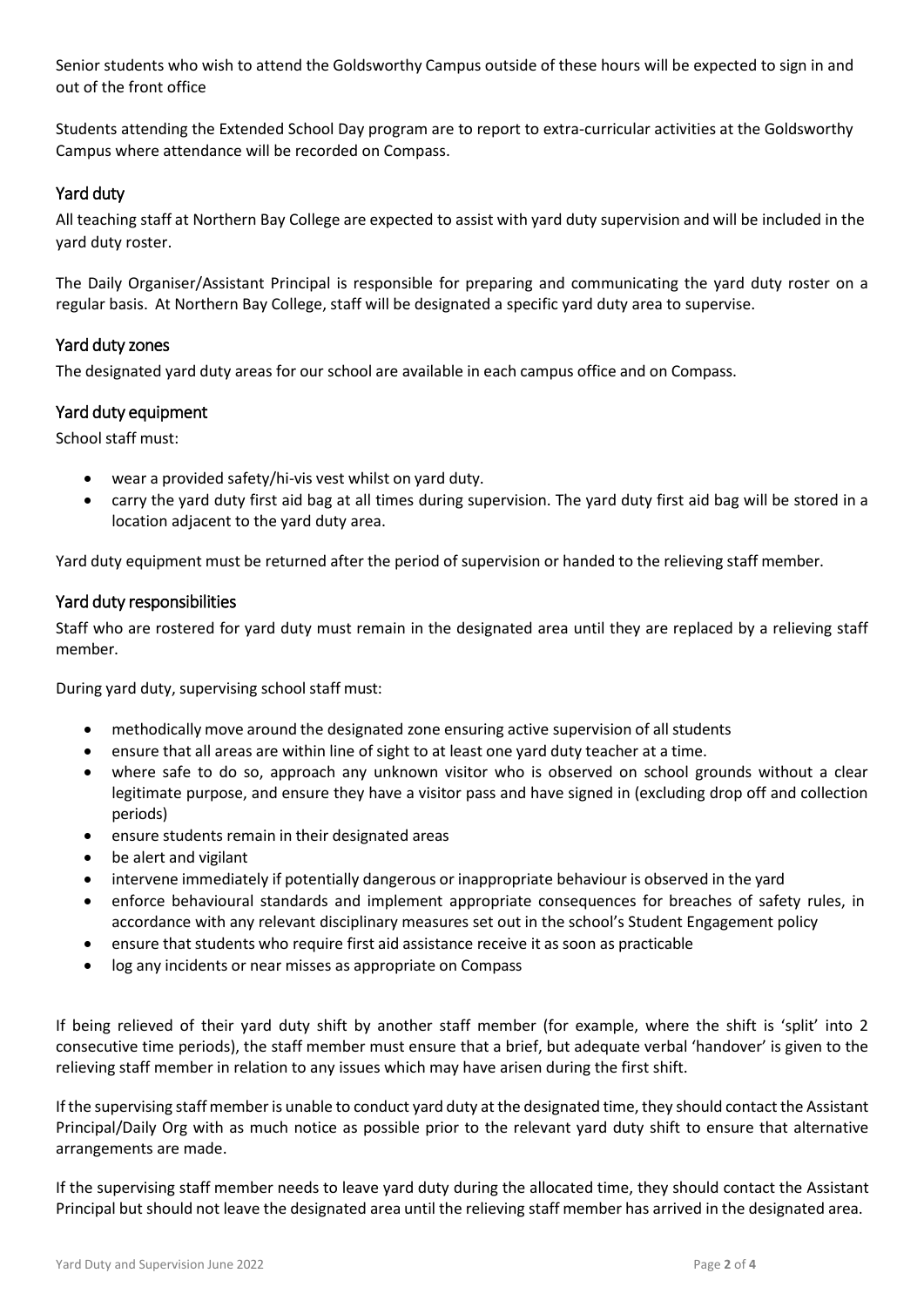If the relieving staff member does not arrive for yard duty, the staff member currently on duty should send a message to the office or call an Assistant Principal and not leave the designated area until a relieving staff member has arrived.

Students will be encouraged to speak to the supervising yard duty staff member ifthey require assistance during recess or lunchtime.

## Classroom

The classroom teacher is responsible for the supervision of all students in their care during class.

If a teacher needs to leave the classroom unattended at any time during a lesson, they should first contact Year Level Leader or Assistant Principal for assistance. The teacher should then wait until a replacement staff member has arrived at the classroom before leaving.

### School activities, camps and excursions

The Principal and leadership team are responsible for ensuring that students are appropriately supervised during all school activities, camps and excursions, including when external providers are engaged to conduct part or all of the activity. Appropriate supervision will be planned for school activities, camps and excursions on an individual basis, depending on the activities to be undertaken and the level of potential risk involved, and will follow the supervision requirements in the Department of Education and Training [Excursions Policy.](https://www2.education.vic.gov.au/pal/excursions/policy)

#### Digital devices and virtual classroom

Northern Bay College follows the Department's [Cybersafety and Responsible Use](https://www2.education.vic.gov.au/pal/cybersafety/policy) of Technologies Policy with respect to supervision of students using digital devices.

Northern Bay College will also ensure appropriate supervision of students participating in remote and flexible learning environments while on school site. In these cases, students will be supervised, students will undertake virtual and remote learning while at school in assigned classroom spaces or library spaces.

While parents are responsible for the appropriate supervision of students accessing virtual classrooms from home:

- student attendance will be monitored twice daily at P-6 and for every class 7-12.
- any wellbeing or safety concerns for the student will be managed in accordance with our usual processes refer to our Student Wellbeing and Engagement Policy and our Child Safety Responding and Reporting Policy and Procedures for further information.

#### Students requiring additional supervision support

Sometimes students will require additional supervision, such as students with disability or other additional needs. In these cases, the Principal or delegate will ensure arrangements are made to roster additional staff as required. This may include on yard duty, in the classroom or during school activities.

#### Workplace learning programs

When students are participating in workplace learning programs, such as work experience, school-based apprenticeships and traineeships, and structured workplace learning, the safety and welfare of the student is paramount. Organising staff are required to follow all applicable Department of Education and Training policies and guidelines in relation to off-site learning, including policy and guidelines on the safety and wellbeing of students. Refer to:

- Structure [Workplace](https://www2.education.vic.gov.au/pal/structured-workplace-learning/policy) Learning
- **•** School Based [Apprenticeships](https://www2.education.vic.gov.au/pal/school-based-apprenticeships-and-traineeships/policy) and Traineeships
- Work [Experience](https://www2.education.vic.gov.au/pal/work-experience/policy)
- School [Community](https://www2.education.vic.gov.au/pal/school-community-work/policy) Work